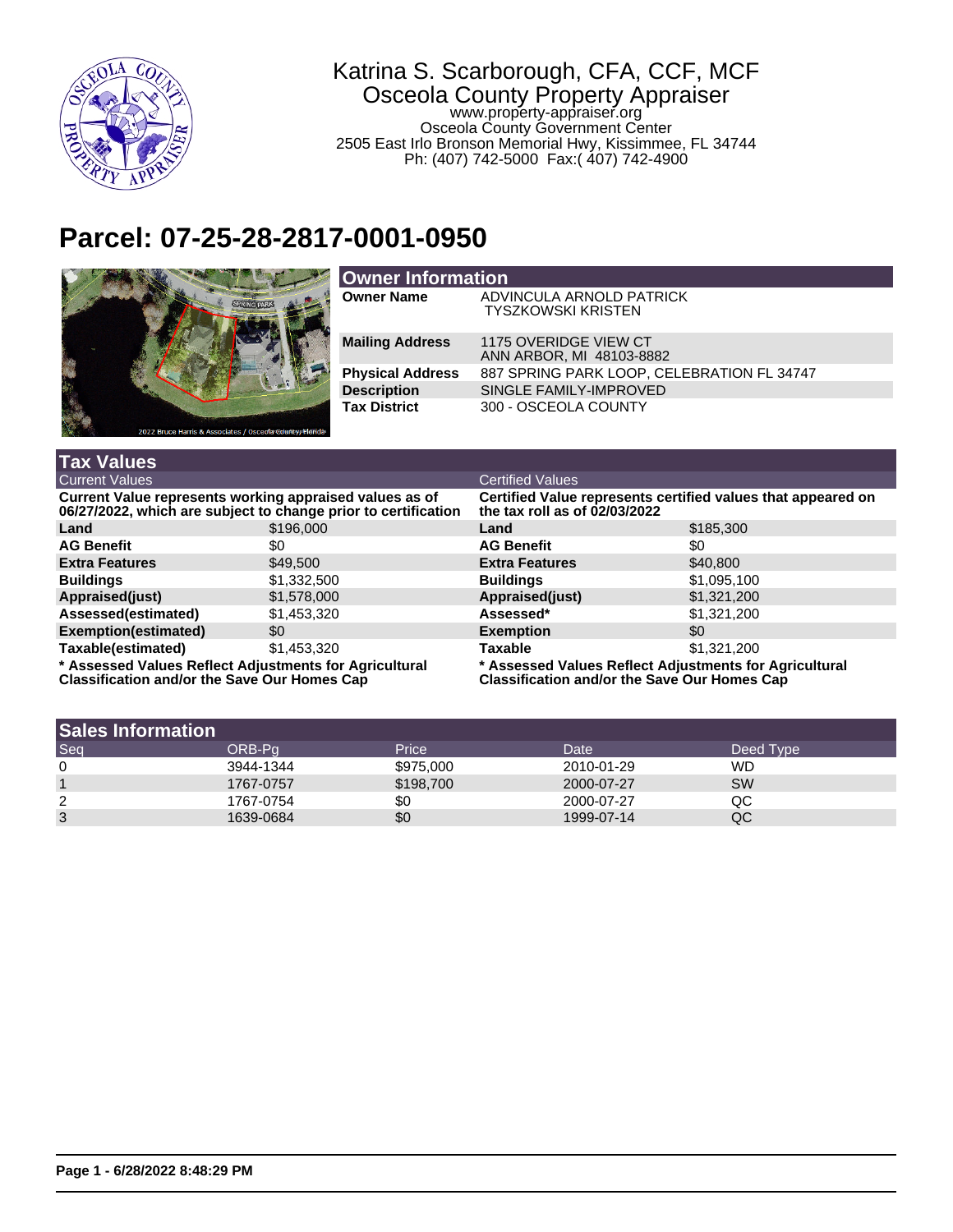| <b>Land Information - Total Acreage: 0.48</b> |                    |       |           |                   |
|-----------------------------------------------|--------------------|-------|-----------|-------------------|
| <b>Land Description</b>                       | Units <sup>1</sup> | Depth | Land Type | <b>Land Value</b> |
| <b>ESTATE</b>                                 | 1.00               | 0.00  |           | \$196,000         |

| <b>Extra Features</b>              |              |                   |                      |
|------------------------------------|--------------|-------------------|----------------------|
| <b>Extra Feature</b>               | <b>Units</b> | <b>Year Built</b> | <b>Feature Value</b> |
| FIREPLACE-PREFABRICATED GOOD       |              | 2001              | \$1.768              |
| <b>BRICK/TILE PAD/PATIO</b>        | 1109         | 2001              | \$3,216              |
| <b>BALCONY DECK GOOD</b>           | 566          | 2001              | \$2.038              |
| METAL FENCING 4 FT HIGH AVERAGE    | 222          | 2005              | \$2,259              |
| SWIMMING POOL(IN GROUND ONLY) GOOD | 672          | 2012              | \$33,398             |
| SPA/HOT TUB-IN GROUND GOOD         | 42           | 2012              | \$3,280              |
| POOL DECK GOOD                     | 1049         | 2012              | \$3,501              |

| <b>SINGLE FAMILY</b> | <b>Bedrooms</b>      | $\overline{4}$             |
|----------------------|----------------------|----------------------------|
| 2001                 | <b>Bathrooms</b>     | 4                          |
| \$1,332,500          | <b>Fixtures</b>      |                            |
| 7029                 | <b>Roof Cover</b>    | 4 COMPOSITE SHINGLE        |
| 5427                 | <b>Exterior Wall</b> | (1.00) 7 FRAME STUCCO      |
|                      |                      |                            |
| Code                 | <b>Year Built</b>    | <b>Total Sketched Area</b> |
| <b>GRF</b>           | 2001                 | 884                        |
| <b>SPF</b>           | 2001                 | 606                        |
| <b>BAS</b>           | 2001                 | 2443                       |
| <b>OPF</b>           | 2001                 | 112                        |
| <b>APT</b>           | 2001                 | 933                        |
| <b>USF</b>           | 2001                 | 2051                       |
|                      |                      |                            |

**Legal Description**

**CELEBRATION SOUTH VILLAGE UNIT 3 PB 11 PGS 34-50 LOT 95**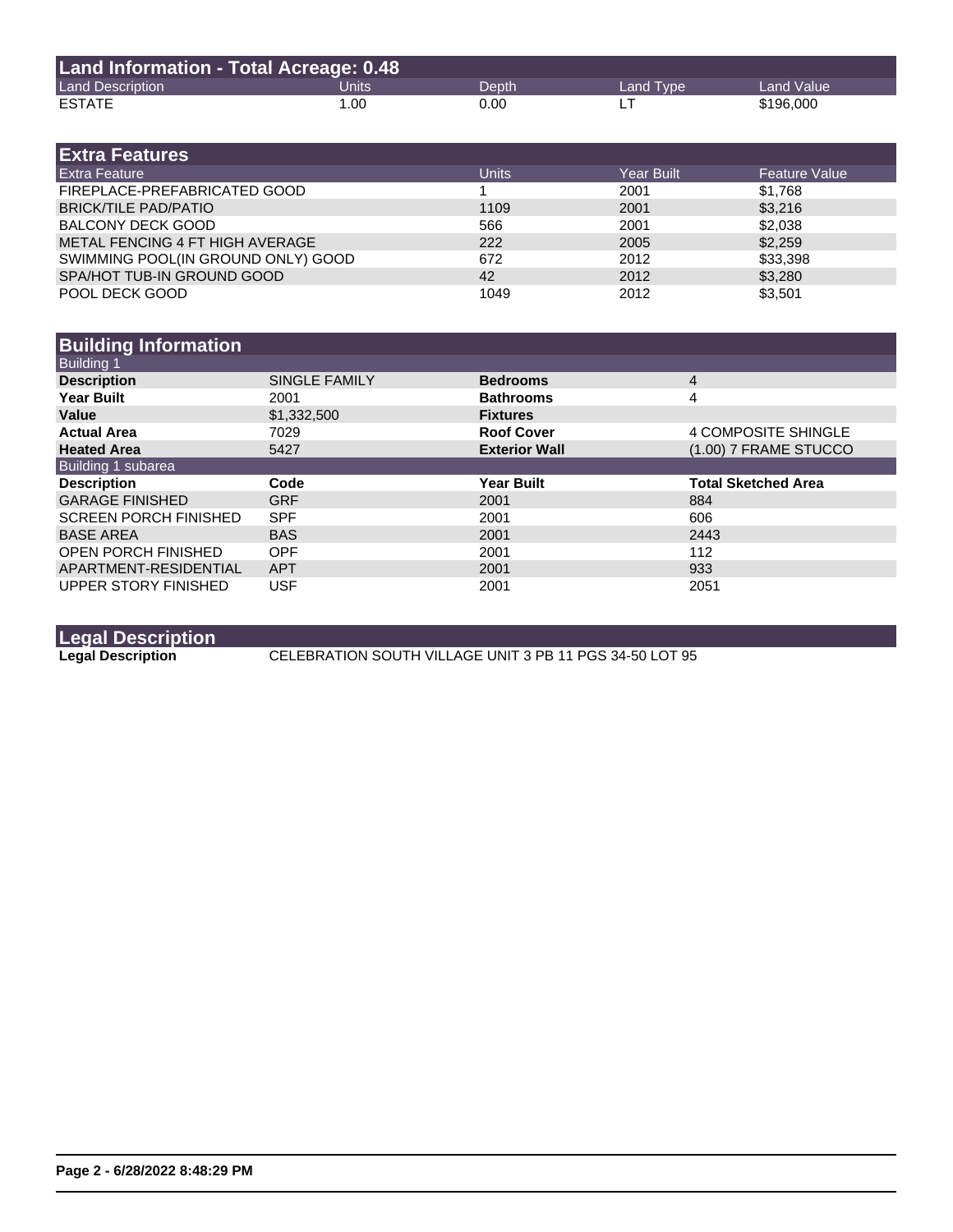

07-25-28-2817-0001-0950 11/29/2007